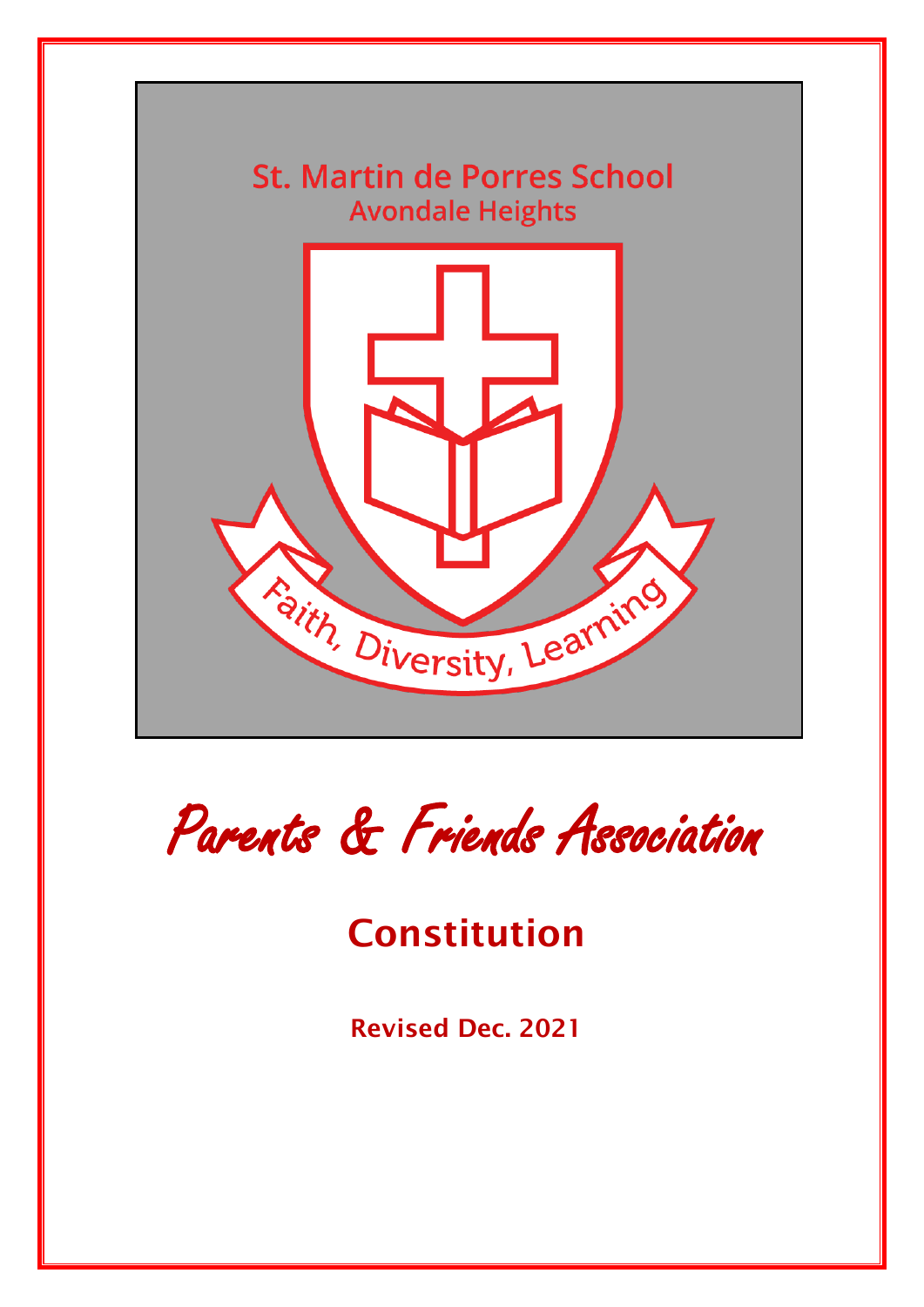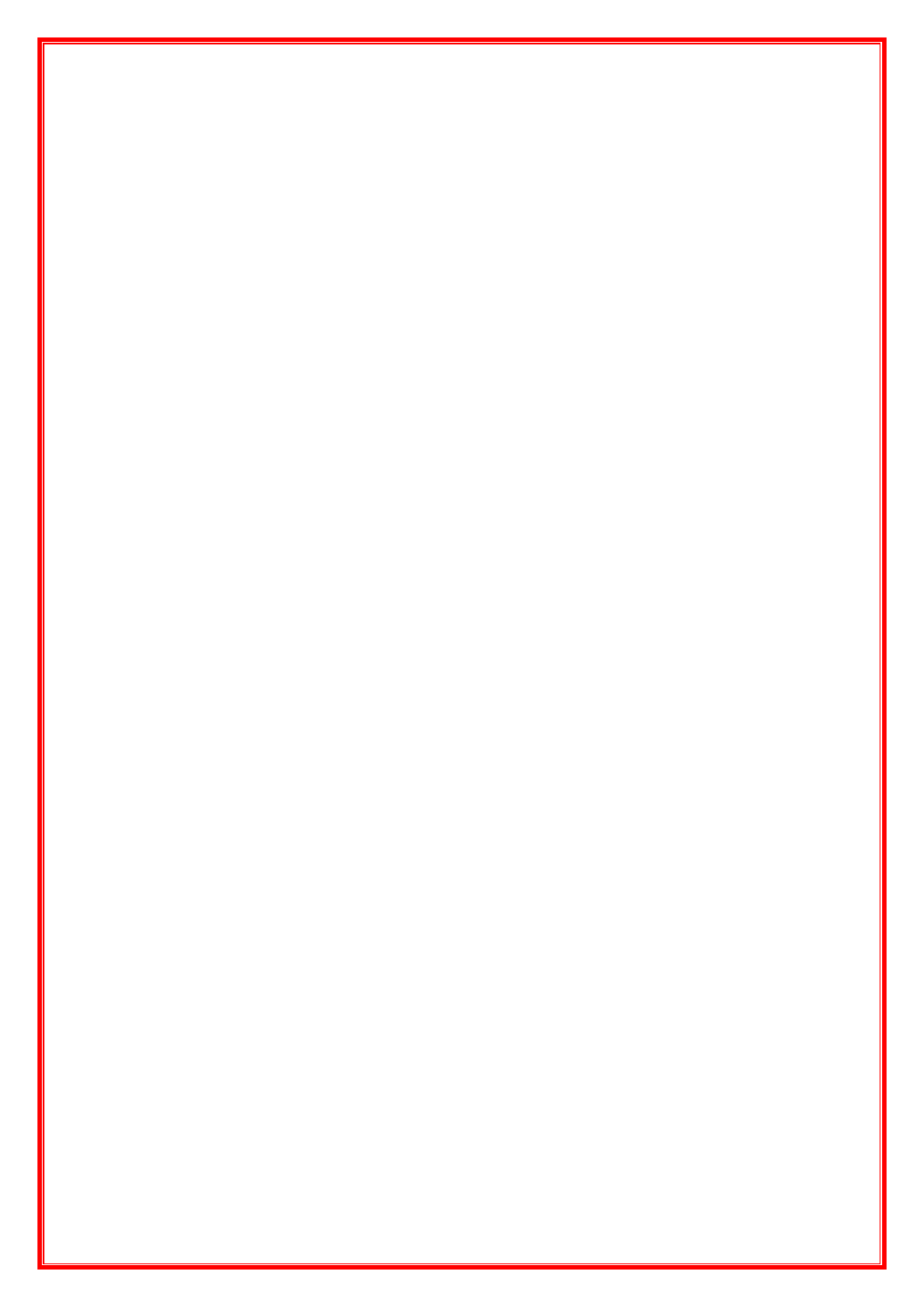## **TABLE OF CONTENTS**

|     |                                       |                                         | Page           |
|-----|---------------------------------------|-----------------------------------------|----------------|
|     | <b>FORWARD</b>                        |                                         | 3              |
| 1.  |                                       | <b>NAME</b>                             |                |
| 2.  |                                       | <b>INTERPRETATION</b>                   |                |
| 3.  |                                       | <b>OBJECTIVES</b>                       |                |
| 4.  | <b>MEMBERSHIP</b>                     |                                         | 5              |
| 5.  | <b>OFFICE BEARERS &amp; EXECUTIVE</b> |                                         | 5              |
|     | 5.1                                   | Membership of Executive                 | 5              |
|     | 5.2                                   | <b>Election of Office Bearers</b>       | 6              |
|     | 5.3                                   | <b>Role Descriptions</b>                | 7              |
|     | 5.4                                   | <b>Resignation of Office Bearers</b>    | $\overline{7}$ |
|     | 5.5                                   | <b>Office Bearer Vacancies</b>          | $\overline{7}$ |
|     | 5.6                                   | <b>Functions of the Executive</b>       | $\overline{7}$ |
|     | 5.7                                   | Sub-Committees                          | 7              |
|     | 5.8                                   | Meetings of the Executive               | $\overline{7}$ |
| 6.  | <b>MEETINGS</b>                       |                                         | 8              |
|     | 6.1                                   | <b>Types of Meetings</b>                | 8              |
|     | 6.2                                   | Agenda of Annual General Meeting        | 8              |
|     | 6.3                                   | Quorum                                  | 8              |
|     | 6.4                                   | <b>Calling of Meetings</b>              | 8              |
|     | 6.5                                   | <b>Conduct of Meetings</b>              | 8              |
|     | 6.6                                   | <b>Dispute Resolution</b>               | 9              |
| 7.  |                                       | <b>ALTERATION OF CONSTITUTION</b>       |                |
| 8.  |                                       | <b>DISSOLUTION</b>                      |                |
| 9.  |                                       | <b>SUB-ENTITY OF THE SCHOOL</b>         |                |
| 10. |                                       | <b>FUNDS</b>                            |                |
| 11. | <b>CODE OF CONDUCT</b>                |                                         | 10             |
|     | 11.1                                  | Preamble                                | 10             |
|     | 11.2                                  | <b>General Conduct</b>                  | 10             |
|     | 11.3                                  | <b>Conduct at Meetings</b>              | 11             |
|     | 11.4                                  | Suspension or Termination of Membership | 11             |
| 12. | <b>CERTIFICATION</b>                  |                                         | 11             |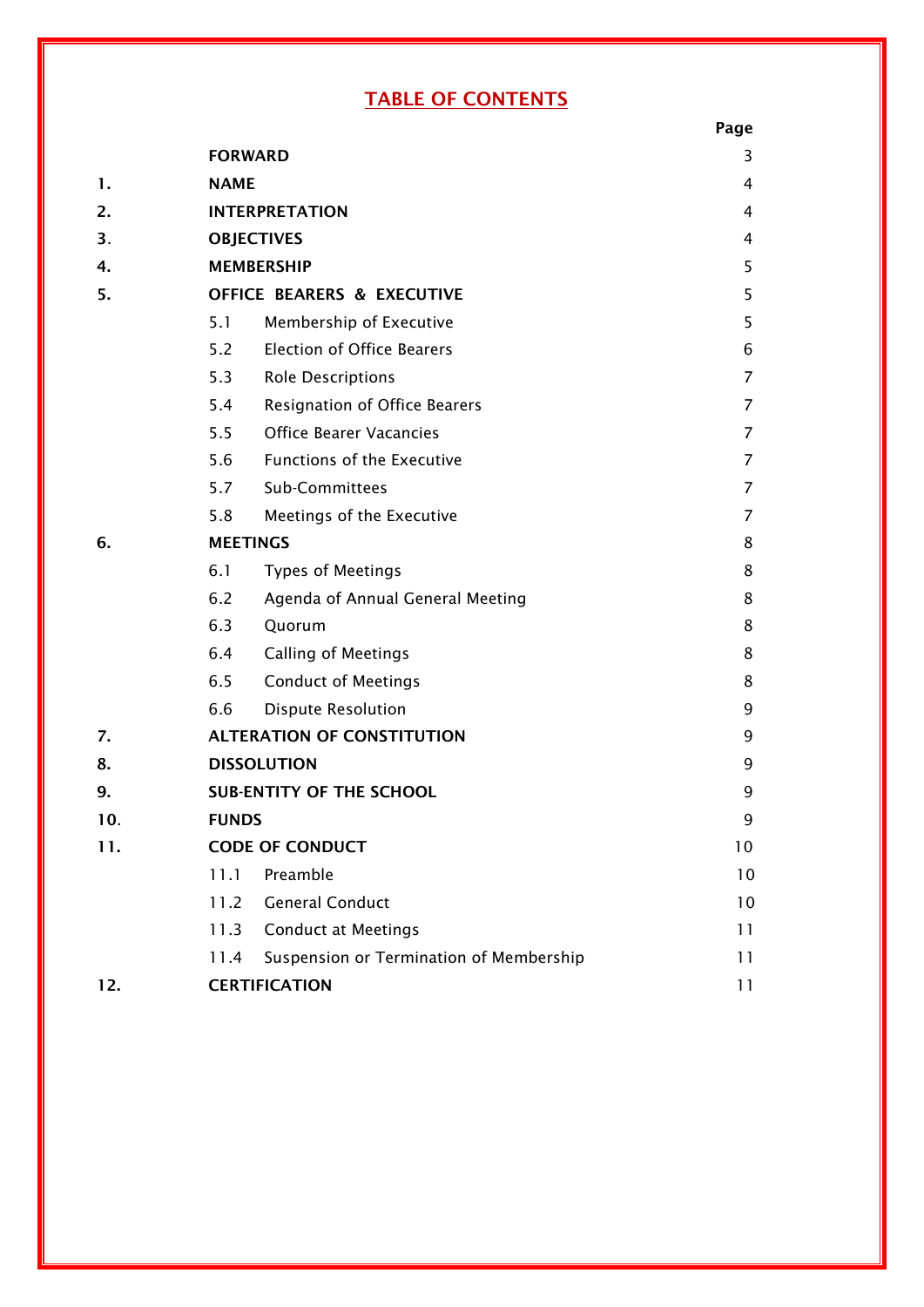## **FOREWORD**

*"The primary right of parents to educate their children must be upheld in all forms of collaboration between parents, teachers and school authorities".* (Article 5, U N Charter of the Rights of the Family)

The Catholic school participates in the evangelizing mission of the Church. It centres its vision on the life and teachings of Christ with the Gospels as the reference points of its philosophy. It is concerned with building a Christian community where parents, staff and students work together.

This is consistent with the recently reformed Vision of St. Martin's de Porres which states,

"St. Martin de Porres Parish School Community comprises a welcoming partnership of students, their families and school staff seeking to faithfully live the teachings of Jesus Christ in the Catholic tradition.

We encourage each member to strive for excellence, celebrate the diversity of background, develop attitudes of life-long learning and become active citizens responsive to the emerging challenges of our community, our nation and our planet. " (May 2008)

The more success the school community experiences in implementing this Vision, the more success St. Martin de Porres students will experience in regard to their learning.

The Parents and Friends Association (here after called 'the Association') exists to support the school community in carrying out this Vision and more specifically, for two major purposes. Parents/carers, as members of the Association, have a vital collaborative role to play in the development and implementation of social activities which enhance the welcoming partnership of students, their families and school staff. Secondly, the Association is responsible for the organization of fundraising activities which will resource this partnership and which will provide the school with much needed funds to support the learning needs of St. Martin de Porres students.

The Association therefore plays a significant role in the development of a collaborative and cooperative school community where parents/carers are recognised as authentic partners, with school staff and the School Administration, in regard to social and fundraising issues.

This partnership of collaborative endeavor between the Association, its members, school staff and School Administration assumes that mutual respect and trust binds the partnership in collectively working towards improved learning for its primary aged children.

#### **Parents and Friends Association Constitution**

The Constitution:

- $\triangleright$  Sets common aims and objectives;
- $\triangleright$  Establishes rules for membership, elections, voting etc;
- $\triangleright$  Arranges for proper management of the finances;
- $\triangleright$  Allows for amendments and changes to be discussed, debated and resolved;
- $\triangleright$  Sets standards for appropriate community involvement; and
- $\triangleright$  Establishes other rules for the organisation's operation.

Officer bearers of the Association and the School Principal should ensure that copies of the constitution are readily available for perusal.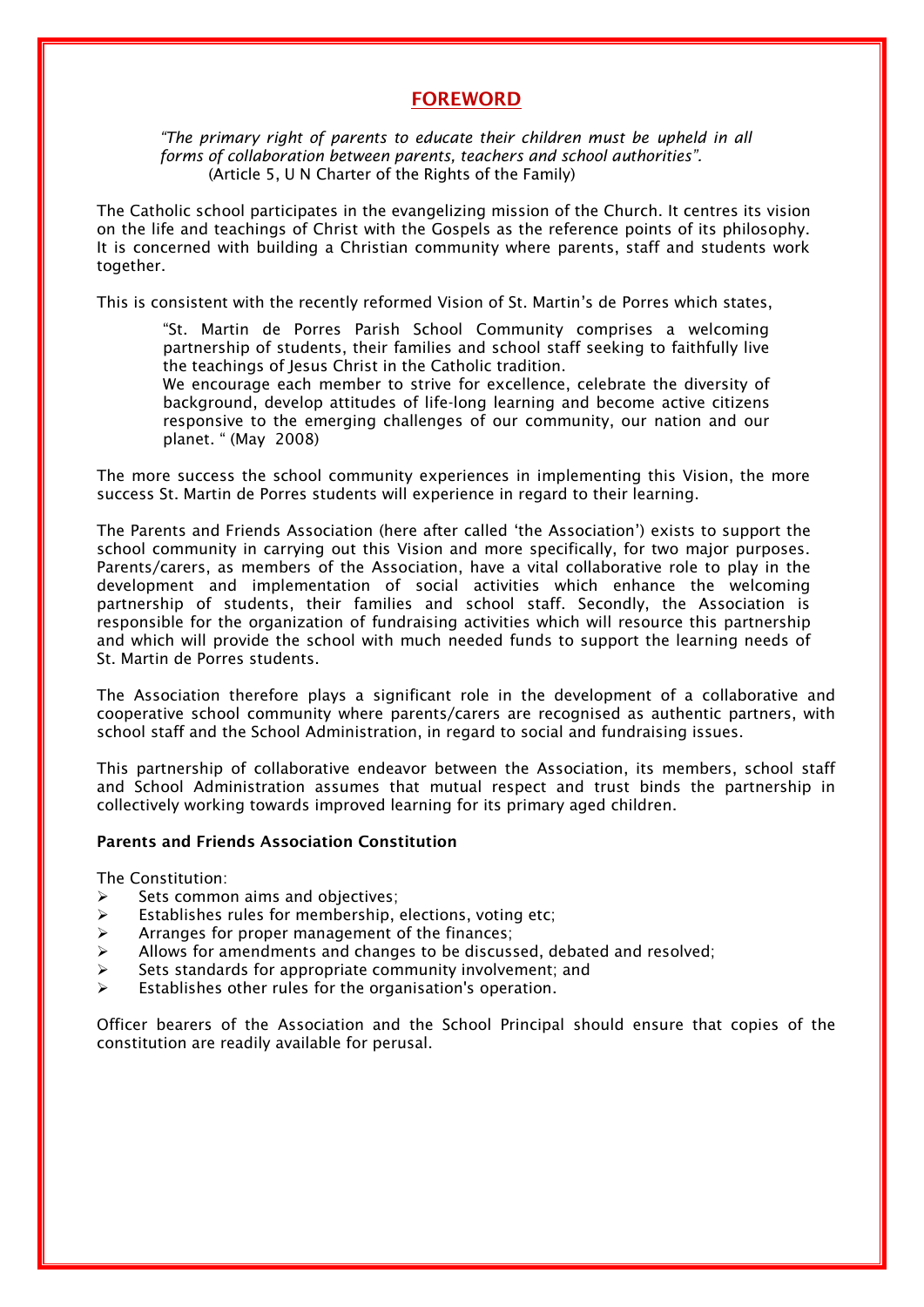## **1. NAME**

The name of the Association shall be St. Martin de Porres Parish School Parents and Friends Association.

## **2. INTERPRETATION**

In this Constitution unless the context otherwise requires:-

- **a.** "**Parent/carer**" means the natural parents, legal custodians or people who are 'in loco parentis' i.e. someone who is legally acting in place of a parent on behalf of a minor.
- **b.** "**School"** means St. Martin de Porres Parish School Avondale Heights.
- **c.** "**Ordinary Member**" is a Parent/Carer of a child currently enrolled at the School.
- **d. 'Office Bearers'** means those elected or appointed to fill the positions of President, Vice President, Secretary, Assistant Secretary, Treasurer and Assistant Treasurer. It also includes the School Principal or Nominee and Parish Priest or Nominee.
- **e.** "**The Executive**" means those elected or appointed to fill the positions of President, Vice President, Secretary, Treasurer, School Principal or Nominee and Parish Priest or Nominee.
- **f.** "**Ex-officio Members**" are Members of the Executive of the Association by virtue of the office they hold. These are the School Principal and Parish Priest. They shall have full voting rights.
- **g.** "**General Committee members"** are those 'ordinary members' and 'friends' who regularly attend the general meetings of the Association and do not hold 'Office Bearer' positions.
- **h.** "**Sub-Committees**" means those 'Ordinary Members' or 'Friends' elected or appointed to particular committees (e.g. Fete, Tuckshop, Uniform) to fulfil specific roles and/or tasks that are agreed as required.
- **i.** "**Friends**" are the school staff and other members of the parish / school community not covered under (a) and (c) above, who are interested in pursuing the objectives of the Association by their regular attendance at meetings. The names of "friends" are to be agreed at an AGM or a regular meeting of the P&F Association.

## **3. OBJECTIVES**

- **3.1** The Objectives of the Association shall be those that accord with the content of the documents `The Catholic School' (Sacred Congregation for Catholic Education, Rome 1977), the Code of `Canon Law (1983)', and "The Catholic School on the Threshold of the Third Millennium" - Congregation for Catholic Education (For Seminaries and Educational Institutions).
- **3.2** In particular, the Association will participate in the optimum spiritual, intellectual, social and physical development of pupils in the school by:
	- **a.** providing a medium of support, information and involvement of parents/carers in social and fundraising opportunities for the school community
	- **b.** developing collaboration between parents/carers and school staff.
	- **c.** promoting the principles of Catholic education.
	- **d.** fostering a distinctive Christian environment in the school.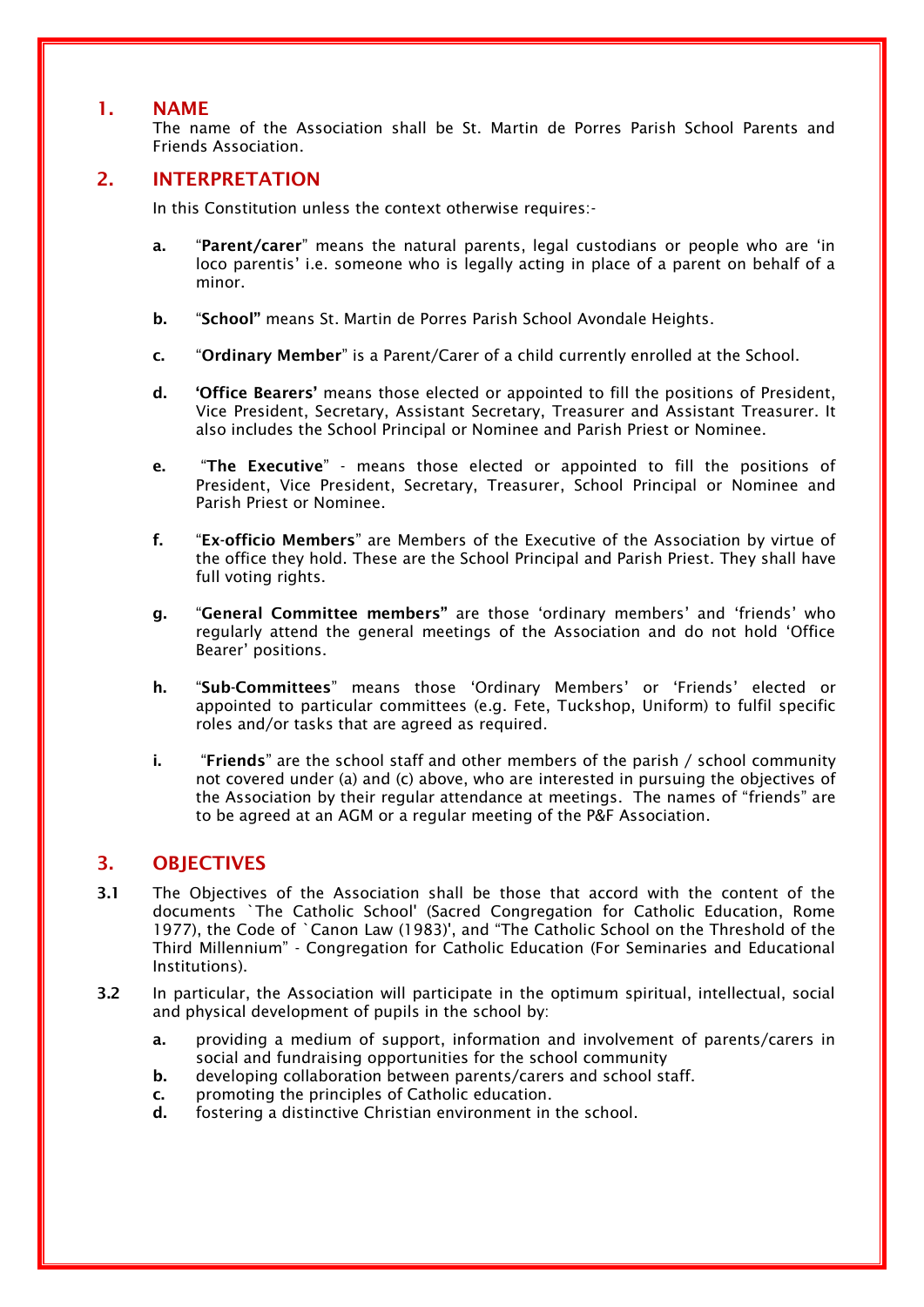#### **OBJECTIVES (Cont.)**

#### **3.3 The Association shall:**

**a.** Work in partnership with the administration of the school in supporting all aspects of its operation.

#### **The Association shall not:**

- affiliate with any political body or party;
- **b.** affiliate with any association whose objectives are inconsistent with the objectives stated in clause 3.1.

### **4. MEMBERSHIP**

#### **4.1 The membership of the Association shall consist of:**

- **a.** the parent/s and/or carer/s of each child currently enrolled at the School who shall be called 'Ordinary Members';
- **b.** the Parish Priest, and Principal or their nominees who shall be called Ex-Officio Members;
- **c.** the 'friends' of the school.
- **d.** general committee members and Office Bearers who are either 'ordinary members' or 'friends' and 'ex-officio' members who are the School Principal, Parish Priest or their nominees.

#### **4.2 Register of Members:**

- **a.** In the case of those qualifying for Ordinary Membership as parents and/or carers of children currently on the school roll, the school roll shall be considered as the register of Members.
- **b.** The Executive shall cause a register to be kept in which shall be entered the names of all persons admitted to membership of the Association as "friends". The minutes of a meeting may be used as the register. Membership of a 'friend' shall be reviewed each year.

## **5. OFFICE BEARERS & EXECUTIVE**

#### **5.1 Membership of Executive shall consist of:**

- **a.** President, Vice-President, Secretary and Treasurer.
- **b.** The Parish Priest and School Principal or their nominees as Ex-Officio Members.
- **c.** Representatives made up of Ordinary Members as agreed by the Association from time to time.

#### **5.2 Election of Office Bearers**

- **a.** At the Annual General Meeting of the Association, all Office Bearers shall retire from office, but shall be eligible for re-election or re-appointment subject to the terms of this Constitution.
- **b.** Office Bearer positions of President and Vice President shall be elected from the Association membership of Ordinary Members only.
- **c.** Office Bearer positions of Secretary or Assistant Secretary shall be elected from the Association membership of Ordinary members or 'Friends', save that one of these positions shall be an Ordinary member.
- **d.** Office Bearer positions of Treasurer or Assistant Treasurer shall be elected from the Association membership of Ordinary members or 'Friends', save that one of these positions shall be an Ordinary member.
- **e.** The term of office for Office Bearers shall be one year with the right to serve a maximum of three consecutive terms in the one position.
- **f.** Having served the maximum term in one position the member may stand for election for another position as Office Bearer.
- **g.** If an Office Bearer has served their maximum term (as per 5.2 c) and no nomination is forthcoming for that position, the Ordinary Members may re-appoint the incumbent to that position.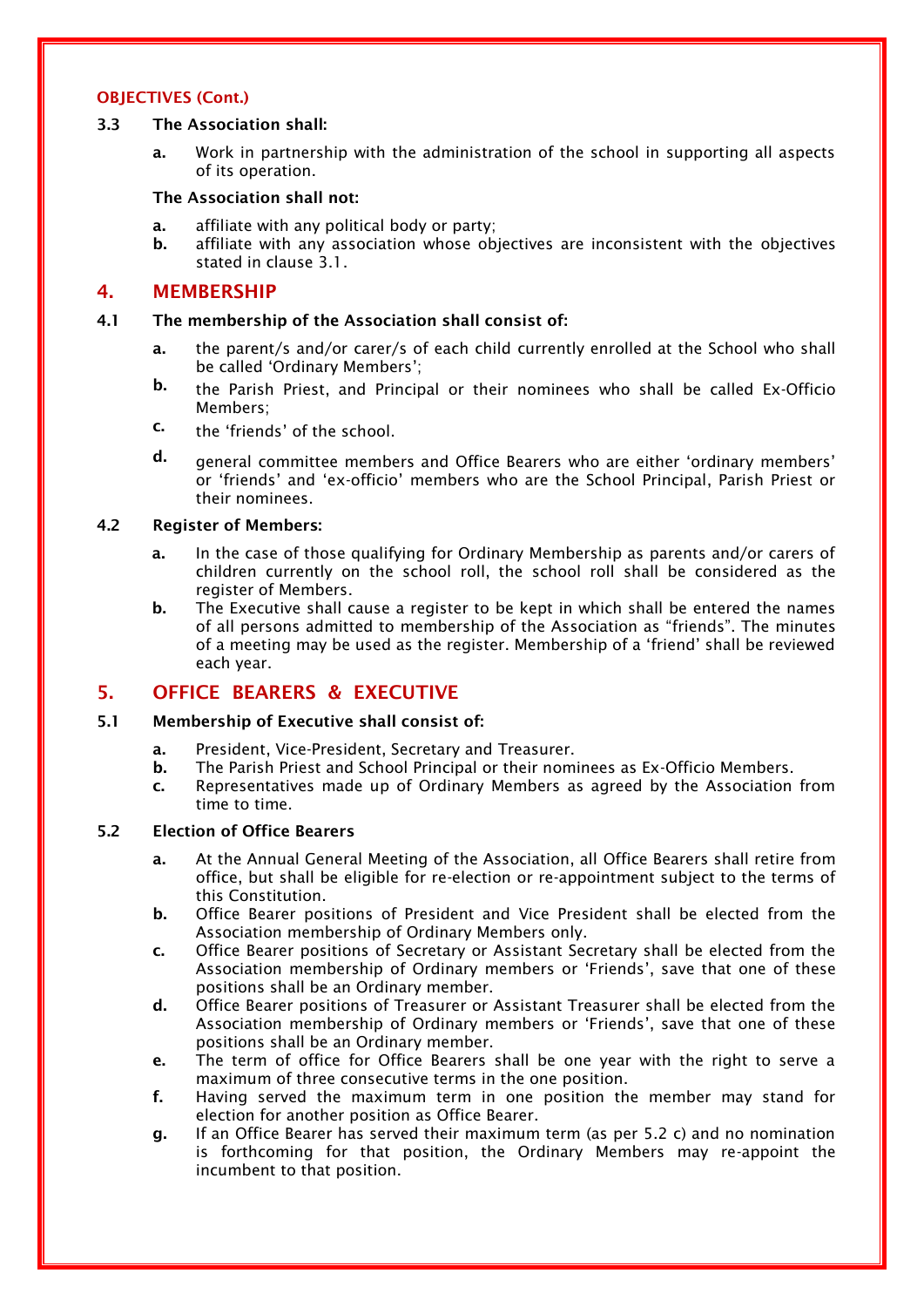## **5.3 Role description of Office Bearers**

## **a. PRESIDENT**

- Act as chairperson at all meetings (leading discussions as set out in agenda, giving unbiased directions, being a good listener, restrict repetition, arguments, deviations and interruptions during meetings).
- Act as official spokesperson for the Association.
- Act as a facilitator and be well informed on committee activities.
- Manage the AGM and general monthly meetings.
- Act as point of contact for parents and other members.

## **b. VICE-PRESIDENT**

- Act as general back up for the President.
- Chair meetings in President's absence.

## **c. SECRETARY**

- regularly clear the committee pigeon hole of mail.
- record all inward and outward correspondence.
- distribute mail to relevant persons.
- file copies of all relevant correspondence.
- compile minutes of all meetings and distribute to committee members no more than 14 days after the meeting.
- distribute agenda for next meeting.

## **d. ASSISTANT SECRETARY**

- Act as general back up for the Secretary.
- Take minutes and correspondence for any meeting where the Secretary is absent.

## **e. TREASURER**

- Manage the finances of the Association.
- Keep accurate books detailing all financial transactions of the Association.
- Prepare and provide a financial report to each monthly Association Meeting.
- Prepare and provide a financial report to the AGM at end of financial year.
- Co-signature the Association cheque account.
- Manage, monitor and document petty cash transactions.

## **f. ASSISTANT TREASURER**

- Act as general back up for the Treasurer.
- Provide financial reports at meetings, in the absence of the Treasurer.
- Co-signature the Association cheque account.

## **g. GENERAL COMMITTEE MEMBERS**

- Attend most general meetings each year and participate in social and fundraising aspects of the Association.
- Support Office Bearers in the performance of their roles.

## **h. PRINCIPAL OR NOMINEE**

- Support the Association in the achievement of its objectives.
- Oversee all financial aspects of the Association.
- Give direction to fund raising initiatives.
- Co-signature the Association cheque account.

## **i. PARISH PRIEST**

- Support the Association in the achievement of its objectives.
- Delegates most of this authority that pertains to the school to the School Principal.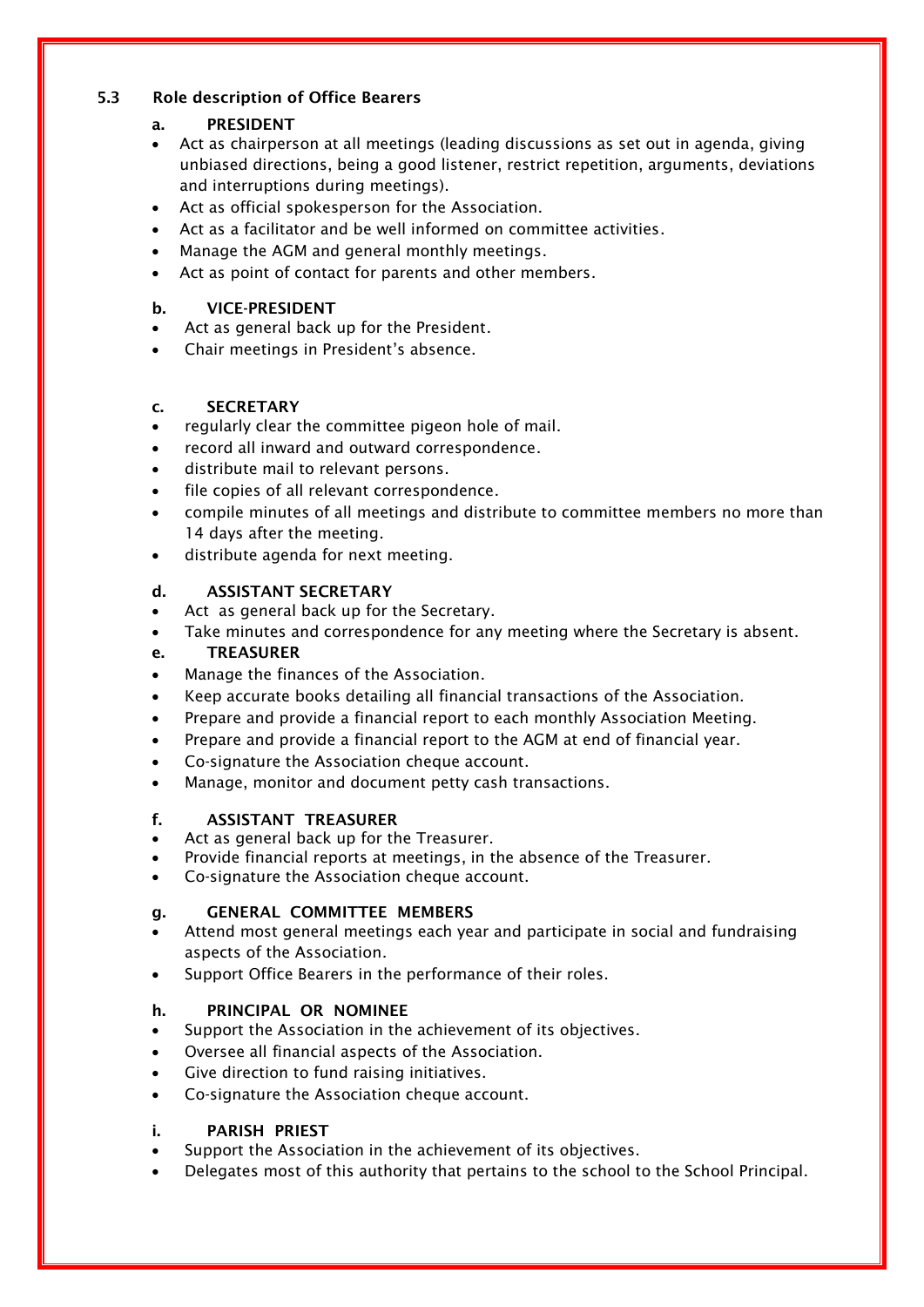#### **5.4 Resignation of Office Bearers**

**a.** Any Office Bearer may resign at any time by giving notice in writing to the Secretary. Such resignation shall take effect at the time when such notice is received by the Secretary unless some later date is specified in the notice when it shall take effect on that later date.

### **5.5 Office Bearer Vacancies**

- **a.** The Executive shall appoint a member to fill any casual vacancy caused by the resignation or removal of an Office Bearer, until the next Annual General Meeting.
- **b.** Such an appointment shall be ratified at the next scheduled General Meeting of the Association.

#### **5.6 Functions of the Executive**

The Executive shall:

- **a.** Manage the administration of the affairs, including the property and funds of the Association;
- **b.** Interpret and apply the Constitution with regard to any matter concerning the activities of the Association;
- **c.** Formulate by-laws for adoption, repeal or amendment by the General Meeting of the Association, designed to promote the good governance and management of the Association.

### **5.7 Sub-Committees**

- **a.** The Executive shall appoint Sub-Committees to undertake such tasks as it may from time to time determine. All Sub-Committees acting in accordance with the constitutional objectives shall be deemed to be a part of the Parents and Friends Association and must report back to the Association.
- **b.** Each Sub-Committee shall choose from its membership a Chairperson and Secretary.

## **5.8 Meetings of the Executive**

- **a.** The Executive may meet separately from the General meeting as required during its term of office to exercise its functions. Decisions taken at meetings of the Executive shall be tabled at the next General Meeting for ratification and reporting purposes.
- **b.** A special meeting of the Executive shall be convened by the President or in his/her absence, the Vice President, upon the request of a simple majority of members of the Executive. Such request shall clearly state the reason why such special meeting is being convened and the nature of the business.
- **c.** At every Executive Meeting a simple majority of the Members of the Executive shall constitute a quorum. Conduct of meetings shall be in accord with 6.5 and 6.6 below.

## **6. MEETINGS**

#### **6.1 Meetings of the Association shall be either:**

- **a.** The Annual General Meeting shall be held in February each year.
- **b.** General Meetings the Association shall meet at least six times per year exclusive of the Annual General Meeting
- **c.** Special General Meeting this shall be called and held for a specific purpose.

## **6.2 Agenda of Annual General Meeting**

The business to be transacted at every Annual General Meeting shall include:

- **a.** The reading and acceptance of the minutes of the previous Annual General Meeting.
- **b.** Business arising from the minutes.
- **c.** The receiving of the President's Report.
- d. The receiving of the Principal's Report.
- **e.** The election of Members of the Executive.
- **f.** The appointment of Sub-Committees
- **g.** Review and distribution of Parental Code of Conduct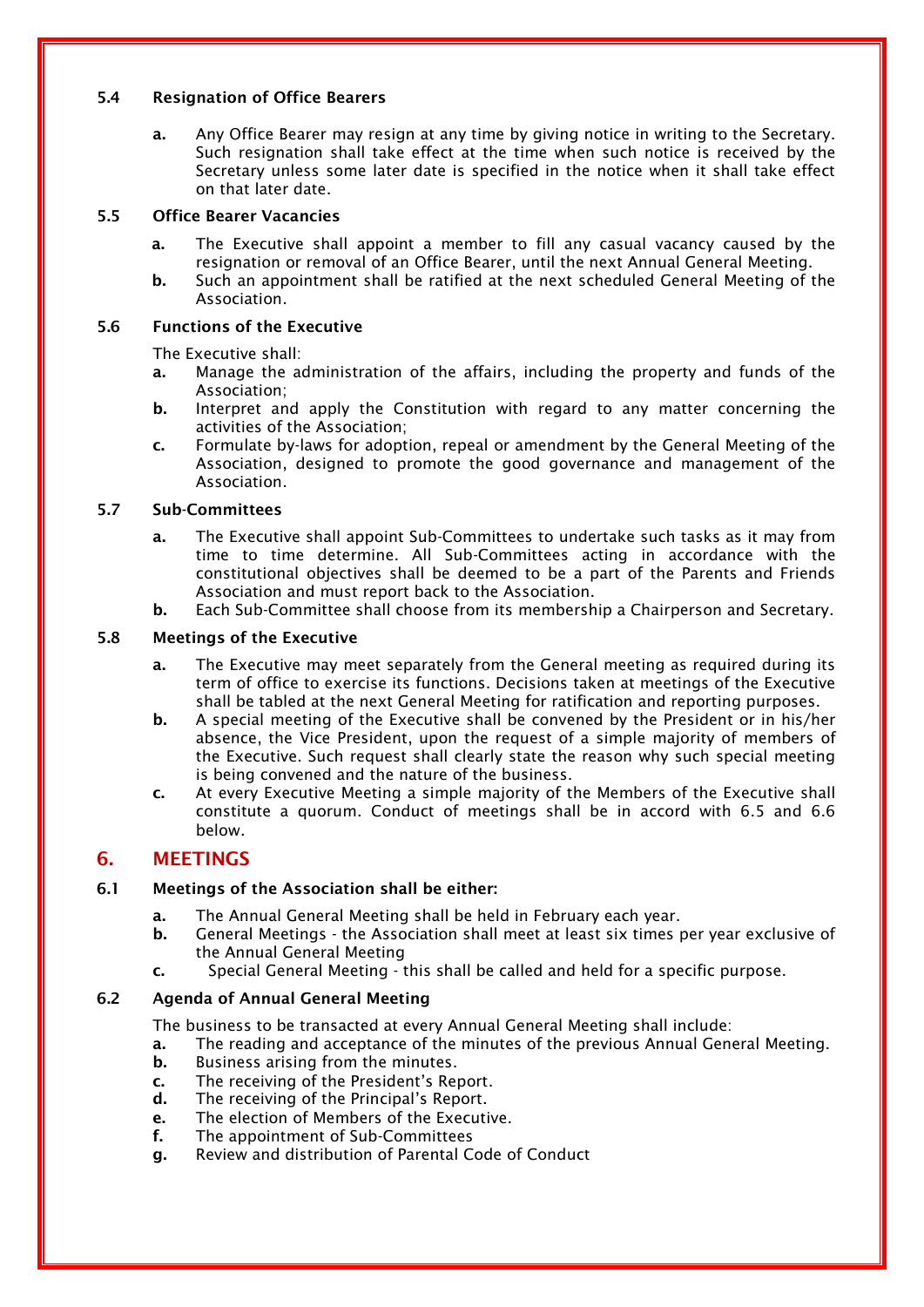#### **6.3 Quorum**

At the Annual General Meeting, 15 members shall constitute a quorum. At a General Meeting, at least two Executive members, one ex-officio member and three ordinary members shall be present for a quorum to be satisfied.

### **6.4 Calling of Meetings**

- **a.** The President or in his/her absence, the Vice President, shall convene all Annual and General Meetings of the organization by giving not less than fourteen days notice of such meetings. The Executive shall determine the manner by which such notice is given.
- **b.** The President, or in his/her absence, the Vice President, shall convene Special Meetings of the Association when recommended by at least two members of the Executive or an ex-officio member.

### **6.5 Conduct of Meetings**

Unless otherwise provided by this Constitution, at every Executive Meeting, Annual General Meeting, General Meeting and Special meeting:

- **a**. The President shall be Chairperson or in his/her absence the Vice President and in the absence of both, a Chairperson shall be elected by resolution of a majority of the Members present at the meeting.
- **b**. The Chairperson shall conduct all meetings in accordance with agreed and accepted rules for the conduct of meetings.
- **c**. Every question, resolution or decision shall be decided by consensus but should a deadlock occur, a vote of all Members of the Association present will be taken and a majority decision shall apply.
- **d.** Should a vote be required, every member present shall be entitled to one vote. Where a vote is tied, the motion lapses so that the status quo is maintained.
- **e.** Any resolution or decision requires the endorsement of the School Principal or their nominee and may require the endorsement of the School Advisory Board.
- **f.** Voting shall be by show of hands or a division of members, unless a simple majority of members present move that a secret ballot be conducted. The Chairperson shall appoint two members to conduct the secret ballot in such manner as he/she shall determine. The result of the ballot as declared by the Chairperson shall be deemed to be the resolution of the meeting at which the ballot was demanded.
- **g.** The Secretary shall cause full and accurate minutes of all questions, matters, resolutions and other proceedings of every meeting of the Executive, the Annual General Meeting, the General Meeting and any Special Meetings, to be entered in a book to be provided for that purpose. Such book is to be open for inspection at all reasonable times by any member of the Association who applies to the Secretary for that inspection.

#### **6.6 Dispute Resolution**

- **a.** All decisions of the Association shall be resolved via 6.5 (c) (f) above.
- **b.** Where a majority of the Executive believe that due and fair process is not being executed via 6.5 (c) – (f), and that this cannot be resolved by or with the School Principal, the Parish Priest shall be asked to intervene to resolve the issue.
- **c.** The decision of the School Principal shall be final.

## **7. ALTERATION OF CONSTITUTION**

- **7.1** This Constitution may be amended at the Annual General Meeting or at a Special General Meeting of the Association, called for that purpose.
- **7.2** Notice of any proposed amendment shall be given in writing to the Secretary, signed by ten members who support the proposal. A rationale for the amendment shall also be provided with the amendment.
- **7.3** Immediately upon receipt of such notice, the Secretary shall notify the membership of the date, time and place for the Special General Meeting, this being within one calendar month of the notice.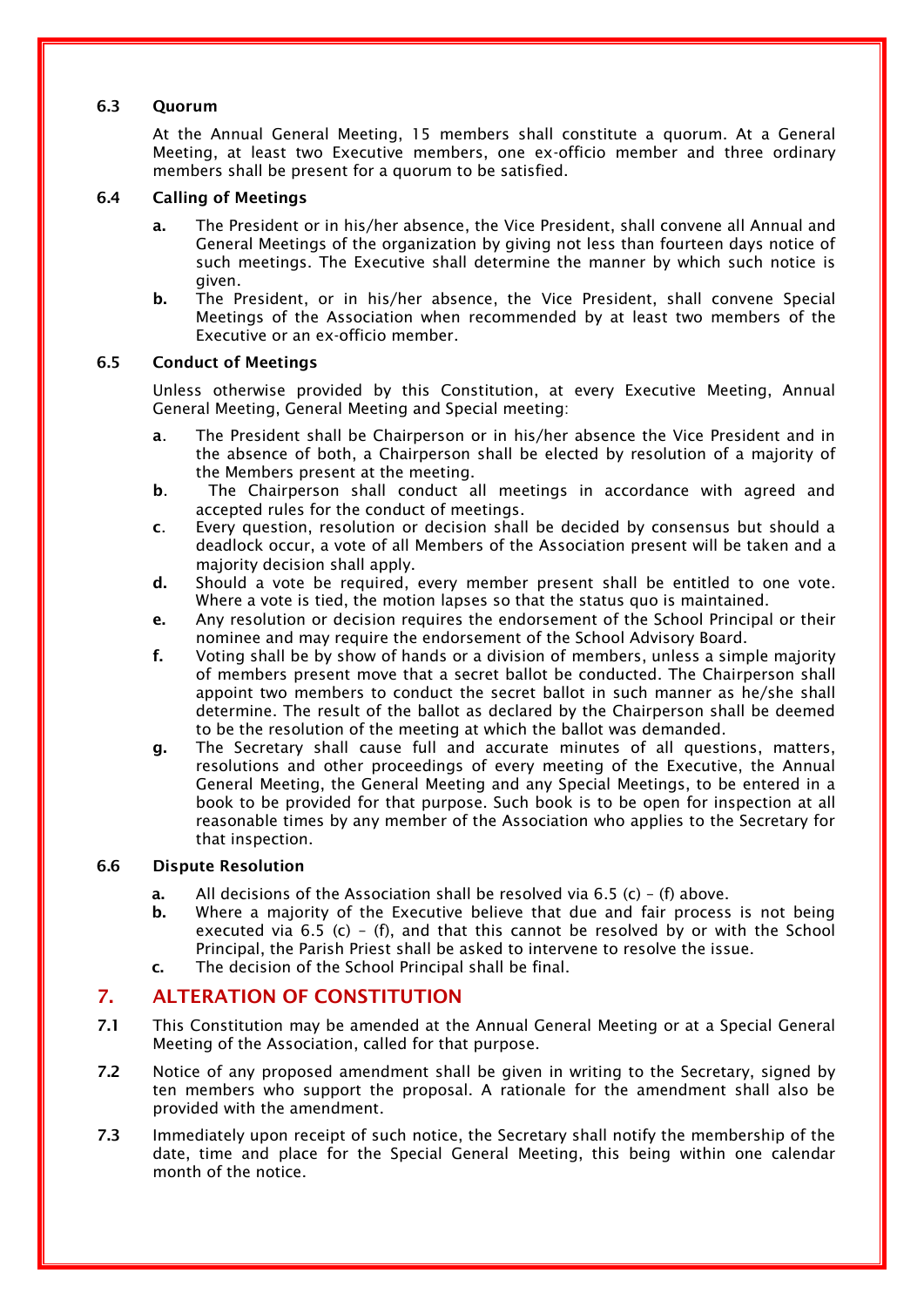## **8. DISSOLUTION**

- **8.1** The Association shall be dissolved:
	- **a.** if the Membership is less than three persons, or
		- **b.** if a resolution to that effect is carried by a vote of three-fourths majority of the members present at a Special Meeting convened to consider the question.
- **8.2** In such event, the property and other assets of the Association remaining after the payment of all expenses and other liabilities shall be handed over to the school.

## **9. SUB-ENTITY OF THE SCHOOL**

- **9.1** The Association is considered a sub-entity of the school and as such is answerable in all its dealings to the Parish Priest or the School Principal as his agent.
- **9.2** Any decision in relation to contractual matters is to be authorized by the School Principal.

### **10. FUNDS**

- **10.1** At a time agreed by mutual consent of the Association Executive, Parish Priest and School Principal, the Association may have bank accounts established to manage its financial affairs. The following sections would then be enacted.
- **10.2** The income and any property of the Association shall be applied in promotion of its objectives and specifically to support the learning needs of St. Martin de Porres students.
- **10.3** The funds of the Association shall be banked in the name of 'St. Martin de Porres Parents and Friends Association'.
- **10.4** Proper books and accounts shall be kept and maintained showing correctly the financial affairs of the Association, and the particulars usually shown in books of like nature. Such books are to be open for inspection at all reasonable times by any member who applies to the Secretary for that inspection. The Treasurer should present an updated report to each General Meeting.
- **10.5** All moneys shall be banked by the Treasurer or Assistant Treasurer as soon as practicable after receipt of them.
- **10.6** The signatories to the above account shall be the School Principal, Deputy Principal, Treasurer and Assistant Treasurer. All cheque transactions must have the School Principal (or Deputy Principal in the absence of the Principal) as one of the two signatures.
- **10.7** All accounts other than petty cash transactions shall be paid by cheque. Cheques shall be crossed `Not Negotiable' except those in payment of allowances or petty cash recipients, which may be open.
- **10.8** The Executive shall determine the amount of petty cash that shall be available. The Monthly meeting of the Association shall ratify this amount. The use of Petty Cash will be reported in the Treasurers Report at each Monthly Meeting of the Association.
- **10.9** Accounts for payment, consistent with Clause 5.5(a), shall be presented and passed at an Executive Meeting and/or subsequently endorsed by the next General Meeting.
- **10.10** Any decision in relation to expenditure over \$200.00 is to be authorized by the School Principal.
- **10.11** The Association shall, where possible, manage all funds in accordance with an annual budget.
- **10.12** As soon as practicable after the end of each Financial Year, the Treasurer shall cause to be prepared a statement of receipts and payments, income and expenditure, and a balance sheet for the financial year just ended. All such statements shall be examined by the Executive who shall present a report to the next Annual General Meeting following the financial year in respect of which such examination was made.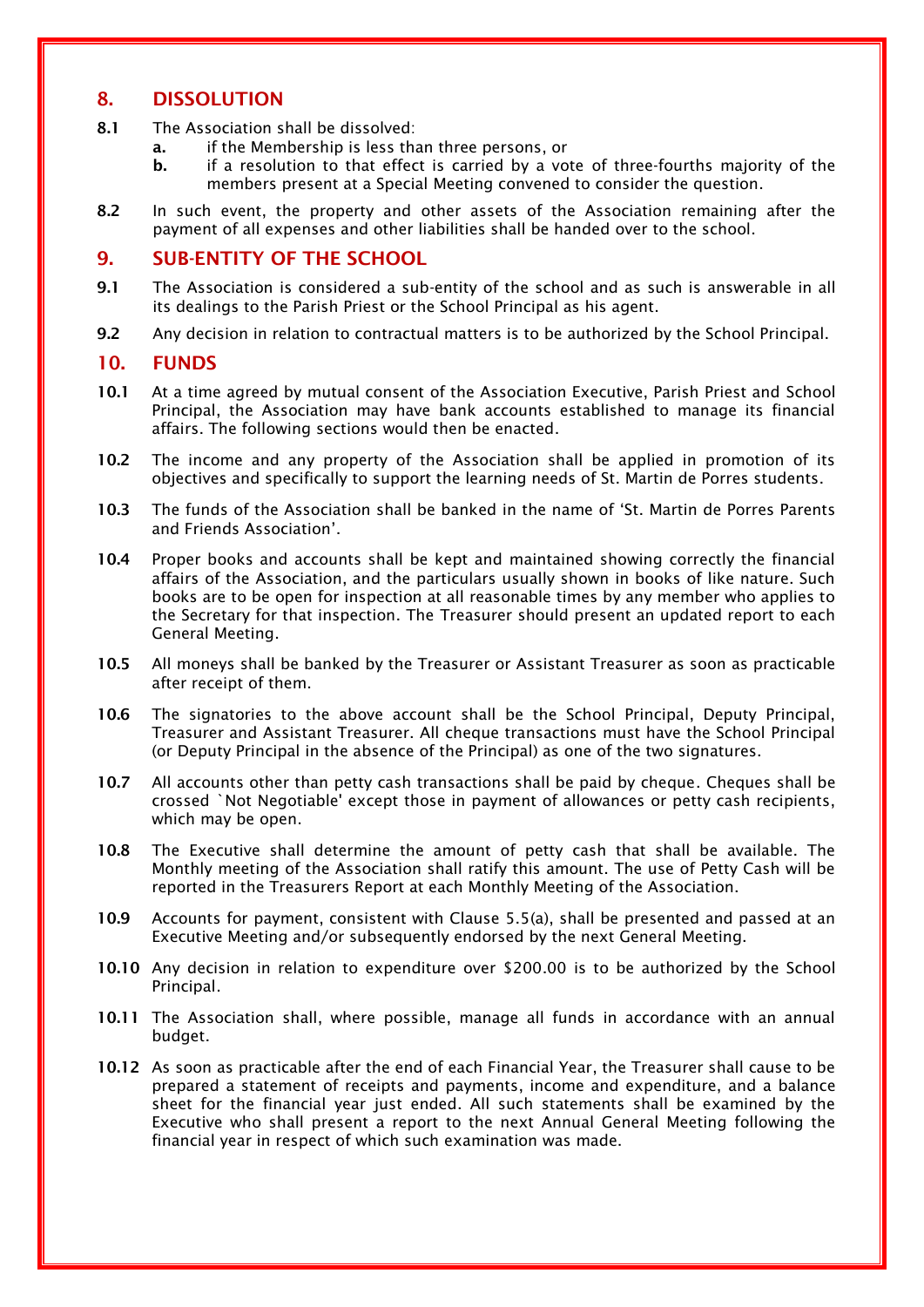#### **10. FUNDS (cont.)**

- **10.13** The Treasurer of the Association or of a Sub-Committee will hand to the successor in office all records and accounts of the Association or Sub-Committee, as soon as the successor has been appointed.
- **10.14** If a Treasurer of the Association or of a Sub-Committee resigns during the term of office, the Association should arrange for an examination of the records and accounts of the Association or Sub-Committee by the Executive, to be carried out before handing these to the new Treasurer.

## **11. CODE OF CONDUCT**

#### **11.1 Preamble**

The Association provides an open, welcoming and safe environment whereby school staff and parents/ guardians play a crucial role in the effective operation and contribution to social and fundraising activities for and with the school community.

The Code of Conduct is a document attached to the model constitution. It outlines the types of practice we require all adults to follow, as it is designed to ensure the inclusion of all members, outlining behavioural principles, expectations and ideals acceptable as a member of the Association for the effective conduct of meetings, and the development of positive relationships within the school community.

#### **11.2 General Conduct**

#### Members agree to :

#### *a.* **use respectful, encouraging and accepting language;**

*(Unsubstantiated negative comments are not useful nor do they foster the sense of community we wish for our children's progress….)*

#### **b Respect the rights of others as individuals;**

*(Acceptance of each others strengths and weaknesses that stimulate healthy discussion….)*

#### **c. Give encouraging and constructive feedback rather than negative criticism** *(Ask yourself if your comments will help resolve a situation – are you being fair and friendly to all....?)*

**d. Refrain from public criticism of children and adults in the school community;**

*(Respect the school community goal of striving to achieve a positive, solution focused environment, where we are proud of all our achievements and life learning along our children's journey….)*

#### **e. Be inclusive of any parent or friend of St. Martin's who offers assistance.**

*(Appreciate any help that is offered, no matter how many other helpers you have - be aware of how rejection makes someone feel & how it can mean someone may never offer to help again……)*

#### **f. accept committee decisions made upon a majority.**

#### **11.3 Conduct at Meetings**

The regular Association meeting is an opportunity for community members to contribute to discussion on social and fundraising issues and to make decisions that will have a positive impact on the school community.

To ensure that this is carried out effectively, community members agree to :

- **a.** conduct activities in accordance with the Constitution of the Association;
- **b.** participate in Association meetings and other community activities in a constructive manner and respect the views of others *(every parent has a right to be heard and respected for contributing constructive discussion, every parent has a right to be heard without being dismissed or talked over);*
- **c.** acknowledge that the decisions taken and actions proposed at the Association meetings are representative of the majority of the school community *(attendance of all parents is encouraged and welcomed at meetings)*;
- *d.* adhere to the processes available to have issues addressed and decisions reviewed *(the constitution states parents seek resolution with the disputing party firstly. If a solution between parents cannot be achieved the principal will mediate concerns and has the authority to make a final decision concerning school related incidents);*